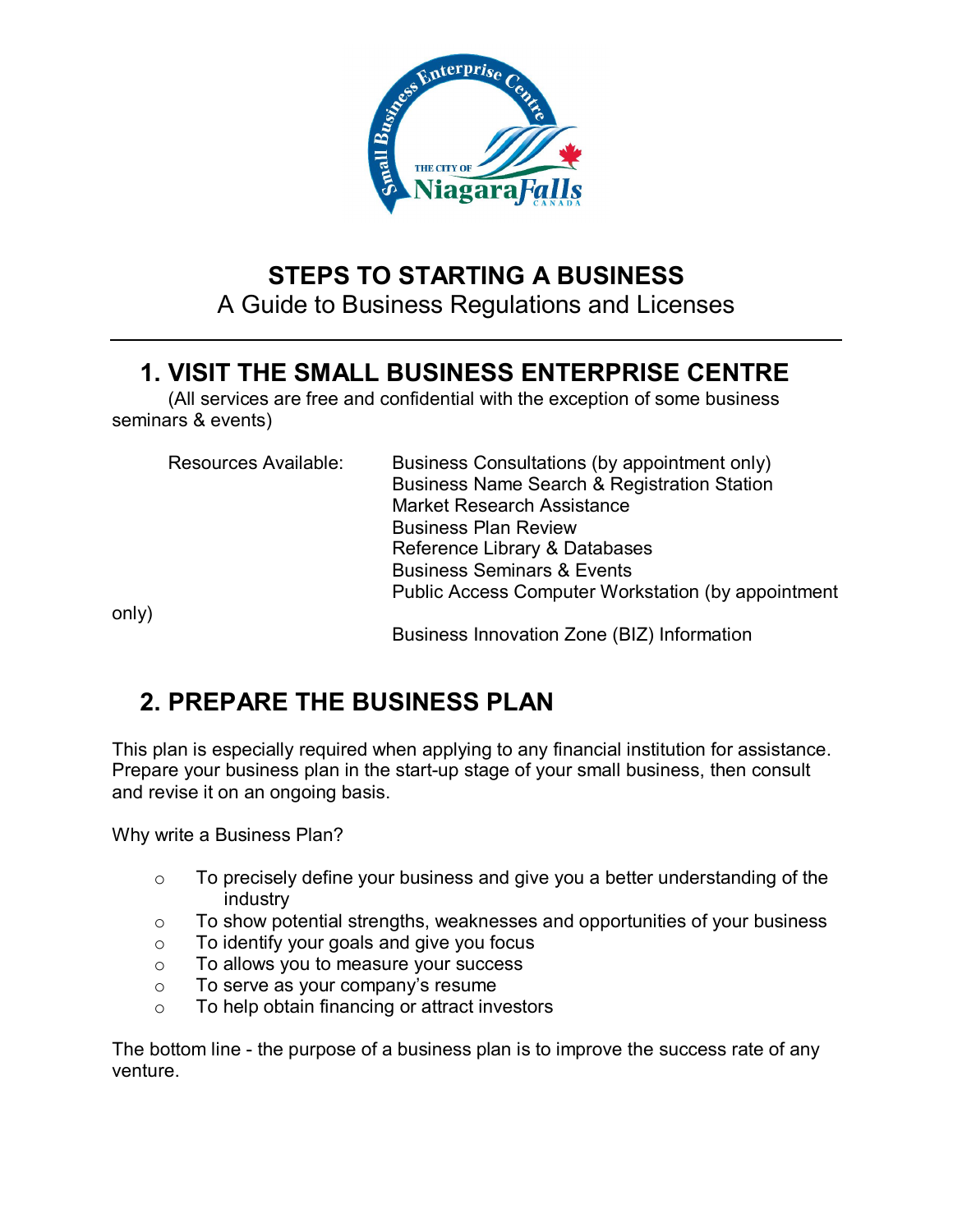# **3. ATTEND OUR BUSINESS ASSISTANCE SEMINARS AND EVENTS**

Check out our current seminar schedule for more details and register on-line at:

http://www.niagarafalls.ca/business/business\_self\_help/business\_events/index.a

sp

### **REGISTRATION IS A MUST:**

- Space is limited and dates are subject to change
- Registration can be done in person by cash or over the phone with credit card by contacting the Centre directly at: 905-356-7521 Ext. 5004

# **4. CHECK MUNICIPAL REGULATIONS**

Municipalities across the Niagara Region will have specific regulations regarding business operation within their municipality. Ensure that you check with the various departments listed below for any regulations affecting your business.

*A LISTING OF MUNICIPAL OFFICES WITHIN THE NIAGARA REGION IS PROVIDED ON THE BACK OF THIS GUIDE.*

## **a) LICENSING**

Municipalities across the Niagara Region will license certain types of businesses. Check with the local City Hall to determine if Municipal Licensing is required. In Niagara Falls, you can contact Lydia Picca in the Clerk's Department at (905) 356-7521, ext. 4283.

A complete listing of Municipal Licenses in Niagara Falls and costs can be found at:

http://www.niagarafalls.ca/city\_hall/departments/clerks/licence\_fee\_schedule.asp

NOTE: If required, the licensing officer will circulate your application to the necessary departments on your behalf, including the Building, Fire, Police and Public Health departments.

## **b) ZONING**

To ensure that the building, land or establishment where you will be operating your business is appropriately zoned, contact your municipality's Zoning Administrator. If you run a home-based business, there is likely a Home Occupation By-Law which you must adhere to. Nick DeBenedetti is the Zoning Administrator in the Planning Department in Niagara Falls City Hall and can be contacted at (905) 356-7521, ext. 4233.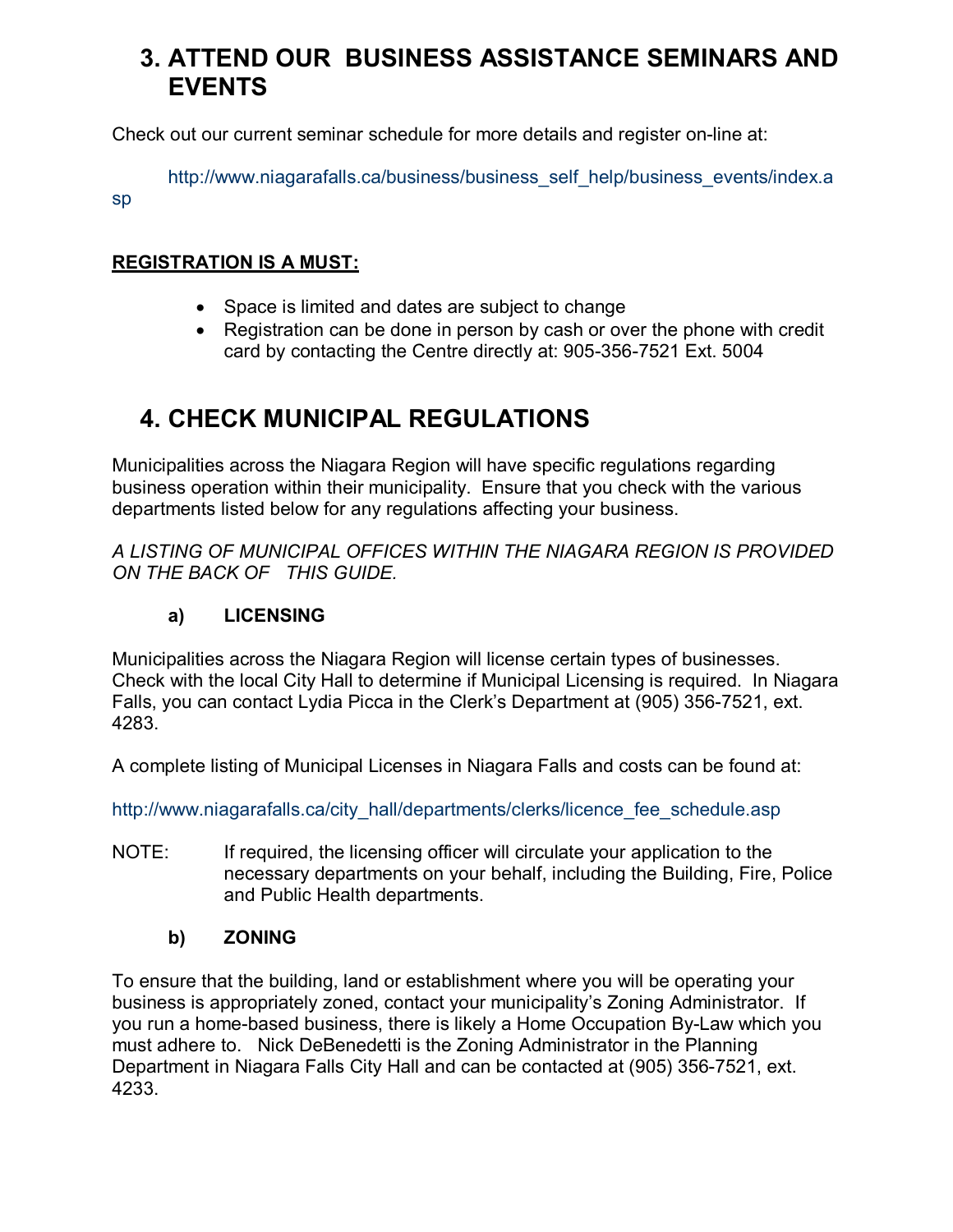You will also want to have your lawyer and accountant evaluate any leases or purchase and sale agreements you are contemplating to ensure you are aware of all the legal and financial implications associated with your decision.

## **c) BUILDING DEPARTMENT**

Should you be installing or erecting a sign for your business, or making renovations to your business premise, check with your City Hall's Building Department for any required building permits.

If you are in a dwelling unit that contains a subsidiary business and personal services occupancy or a subsidiary low hazard industrial occupancy, has an area not more than 150m2, and is used and operated by one or more persons of a single household, you will need to contact the Building Department and inquire about obtaining a permit.

In Niagara Falls, the City's Building Department can be reached by telephone at (905) 356-7521, ext. 4250.

# **d) FIRE DEPARTMENT**

As part of the building, zoning and licensing requirements, you may require inspection from the Fire Department. For further information, contact your local Fire Inspection Department. To contact the Niagara Falls Fire Inspection Department call them at (905) 356-1321.

# **5. CHECK REGIONAL and PROVINCIAL REGULATIONS**

## **a) NIAGARA REGIONAL POLICE SERVICE**

Certain types of businesses must register with the Niagara Regional Police Service. A partial listing is provided below. For a complete list, contact the NRP Licensing Dept. at (905) 688-4111 ext. 4436 or visit: http://www.nrps.com/licencing/default.asp

- o Adult Entertainment
- o Salvage Yards
- o Scrap Metal Dealers
- o Auto Wrecking Yards
- o Second Hand Stores
- o Second Hand Goods Dealers
- o Vehicles for Hire (eg: Taxicabs, Tow Trucks, Limousines, Sightseeing Shuttles, Bike Rentals)

# **b) PUBLIC HEALTH DEPARTMENT**

The Niagara Regional Public Health Department will want to inspect equipment and premises of certain businesses (partial listing below). For more information contact 905-356-1538.

o Food Service (ie: restaurants, french fry trucks, etc.)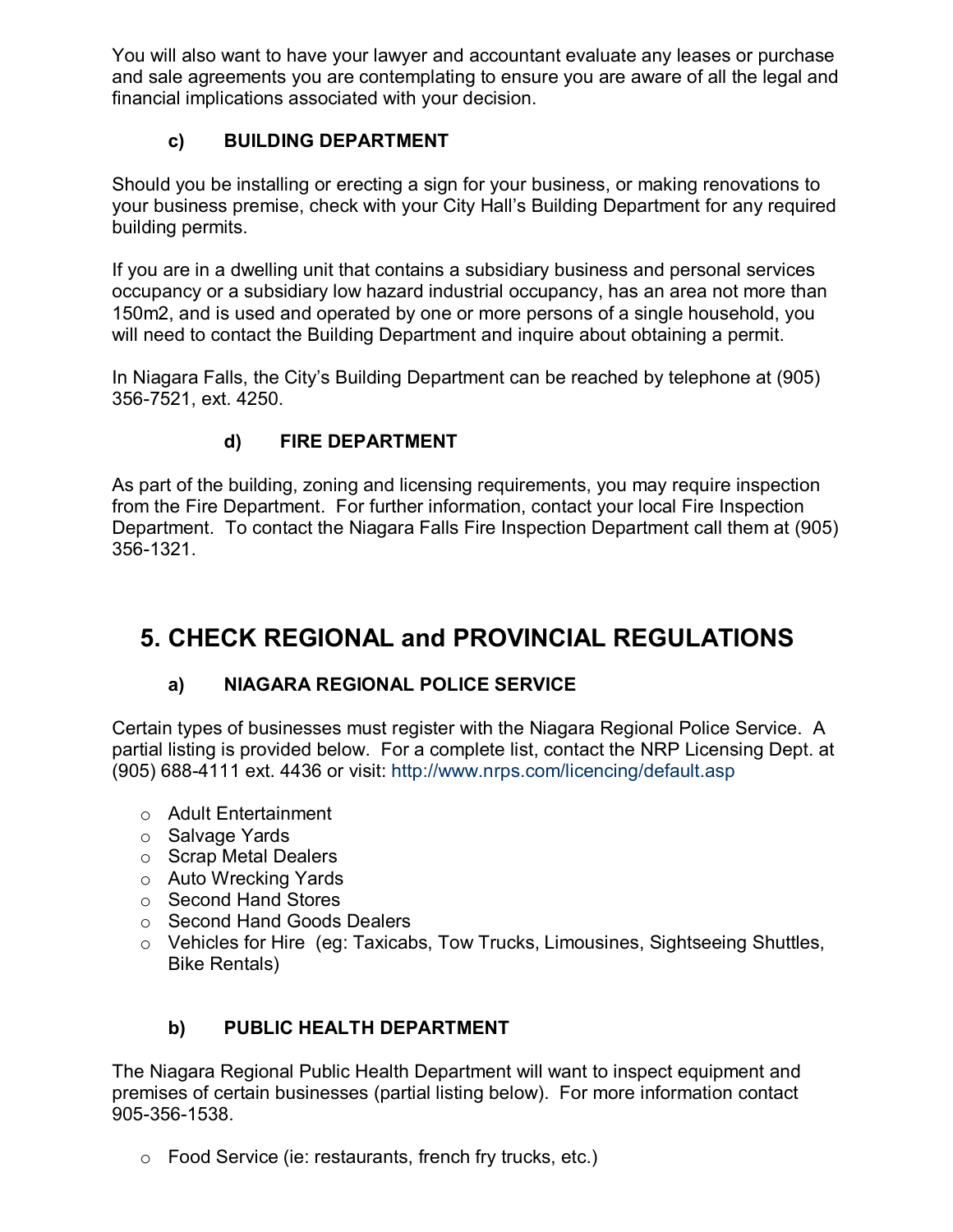- o Hairdressing Salons
- o Tanning Salons
- o Tattoo/Body Piercing
- o Convenience Stores

# **c) PROVINCIAL LICENCES**

Certain Businesses may require special Provincial Licenses. A partial listing is provided below.

| Region             | Day Care Services - Ministry of Children and Youth Services - Hamilton Niagara                                                                       |
|--------------------|------------------------------------------------------------------------------------------------------------------------------------------------------|
|                    | 1-800-561-0568, www.children.gov.on.ca                                                                                                               |
|                    | Liquor Licences - Alcohol and Gaming Commission of Ontario<br>1-800-522-2876, www.agco.on.ca                                                         |
| Custom's Brokers - | Canada Border Services Agency<br>1-800-461-9999, www.cbsa-asfc.gc.ca                                                                                 |
| Travel Agents -    | Travel Industry Council of Ontario (TICO)<br>1-888-451-8426, www.tico.on.ca                                                                          |
| Video/DVD Rental - | Ministry of Government Services (MGS), Theatres Branch<br>1-800-268-6024,<br>http://www.ontario.ca/en/information_bundle/workplace/stel02_038<br>058 |
|                    | Music License – Performances of music in public require a licence from SOCAN<br>1-866-307-6226, http://www.socan.ca/jsp/en/index.jsp                 |
|                    | Motor Vehicle Dealers - Ontario Motor Vehicle Industry Council<br>1-800-943-6002,                                                                    |
|                    | http://www.omvic.on.ca/services/dealers/become_dealer.htm                                                                                            |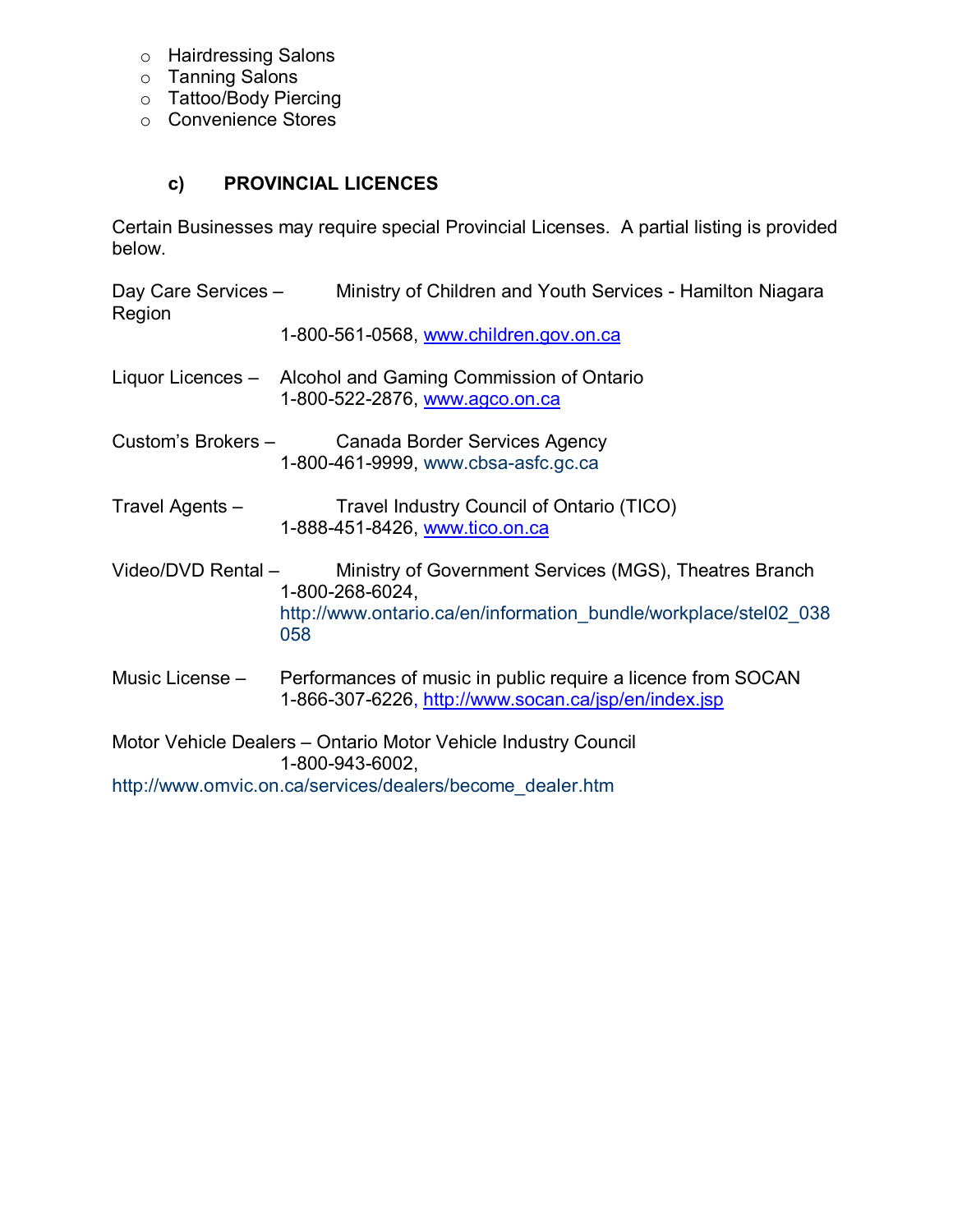# **6. DECIDE ON THE FORM OF BUSINESS**

There are 3 main forms of Business Organization including:

**SOLE PROPRIETORSHIP** - refers to an unincorporated business with one (sole) owner.

- o The owner must be an individual. It is not a corporation.
- o This is the easiest form of business to set up.

**GENERAL PARTNERSHIP** - refers to an unincorporated business with 2 or more owners.

 $\circ$  The general partnership may consist of individuals, corporations, or other unincorporated businesses. This is not the same as a limited partnership.

**CORPORATION** - an entity with rights and responsibilities as a *distinct person* under the law.

- $\circ$  A corporation is owned by the shareholders and managed by directors chosen by the shareholders.
- $\circ$  The owners of a corporation are not personally responsible for the debts of the corporation.
- o The corporation is responsible for its debts.
- $\circ$  The purpose of a business corporation is to make a profit for its owners.
- $\circ$  A business corporation is distinguished by the use of the following legal elements within the corporate name: "Limited", "Incorporated" or "Corporation" or the corresponding abbreviations "Ltd.", "Inc." or "Corp."
- $\circ$  A corporation may operate under a name other than its legal corporate name by filing a Registration Form 2 under the Business Names Act. The operating name can not have the legal elements of "Limited", "Incorporated", "Corporation", "Ltd.", "Inc." or "Corp." within the name.

# **7. REGISTER YOUR BUSINESS NAME**

Refer to handout: *Registering Your Business Name: What to Know Before Registering*

- o Registration of your business name (Master Business Licence) is mandatory under the Business Names Act if you operate a business under a name other than your own.\*
- o This registration is also required to open a business bank account.
- o Registration costs \$60.00 and is valid for 5 years.
- o Name Search is optional and costs \$8.00 per name searched.
- o Registering your business name does NOT give you exclusive use of the name.

Online: http://www.ontario.ca/en/services\_for\_business/index.htm

(Fees must be paid by credit card)

In Person: Niagara Falls Small Business Enterprise Centre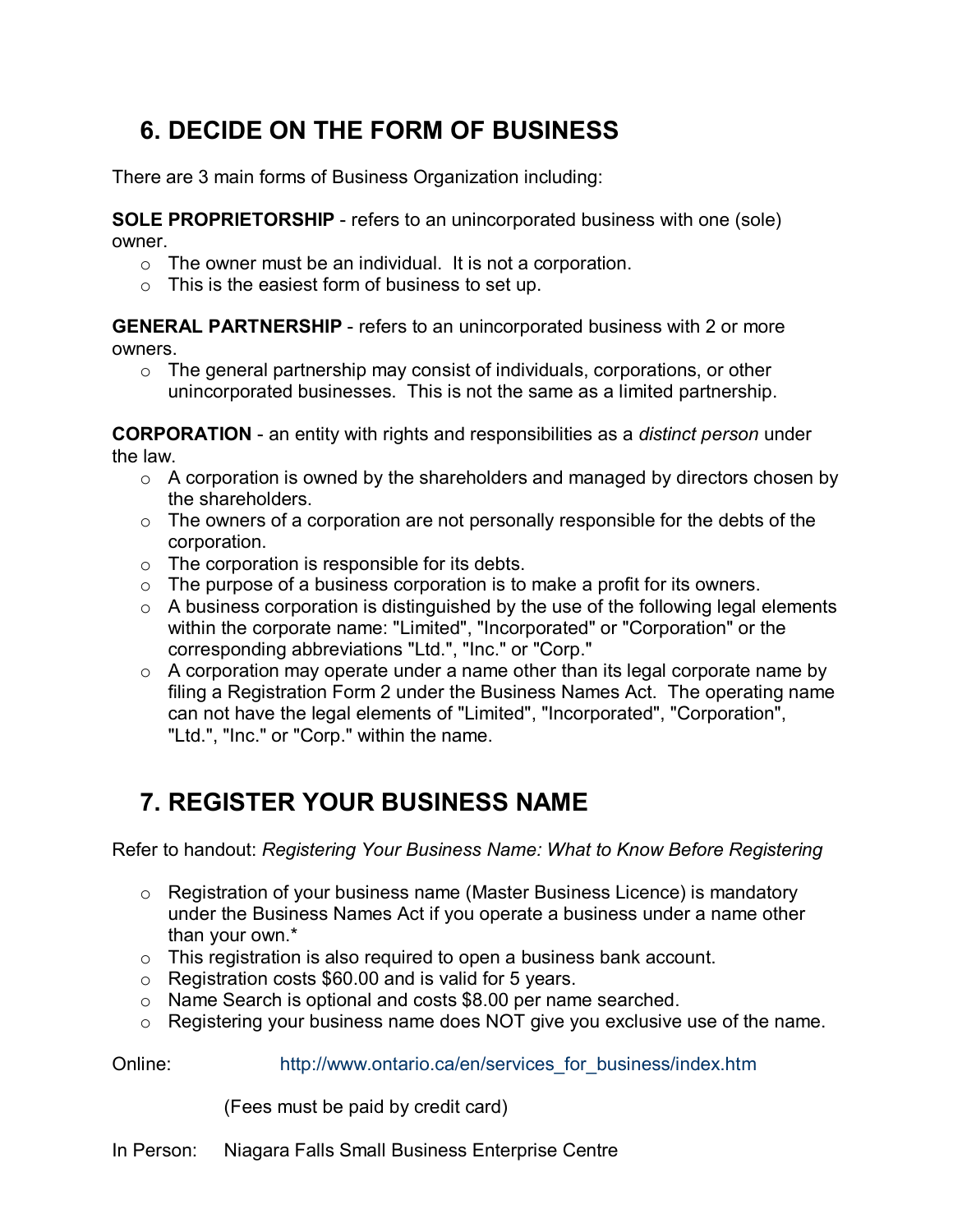4321 Queen Street, Across from City Hall 905-356-7521 x 5004

#### Note: An appointment is not required, but is highly recommended. **Fees payable by cash or credit card only – NO CHEQUES or DEBIT (Interac)**

\*If you choose to use your legal name (for example: John Smith) with no additional words as your business name, a business name registration is not required.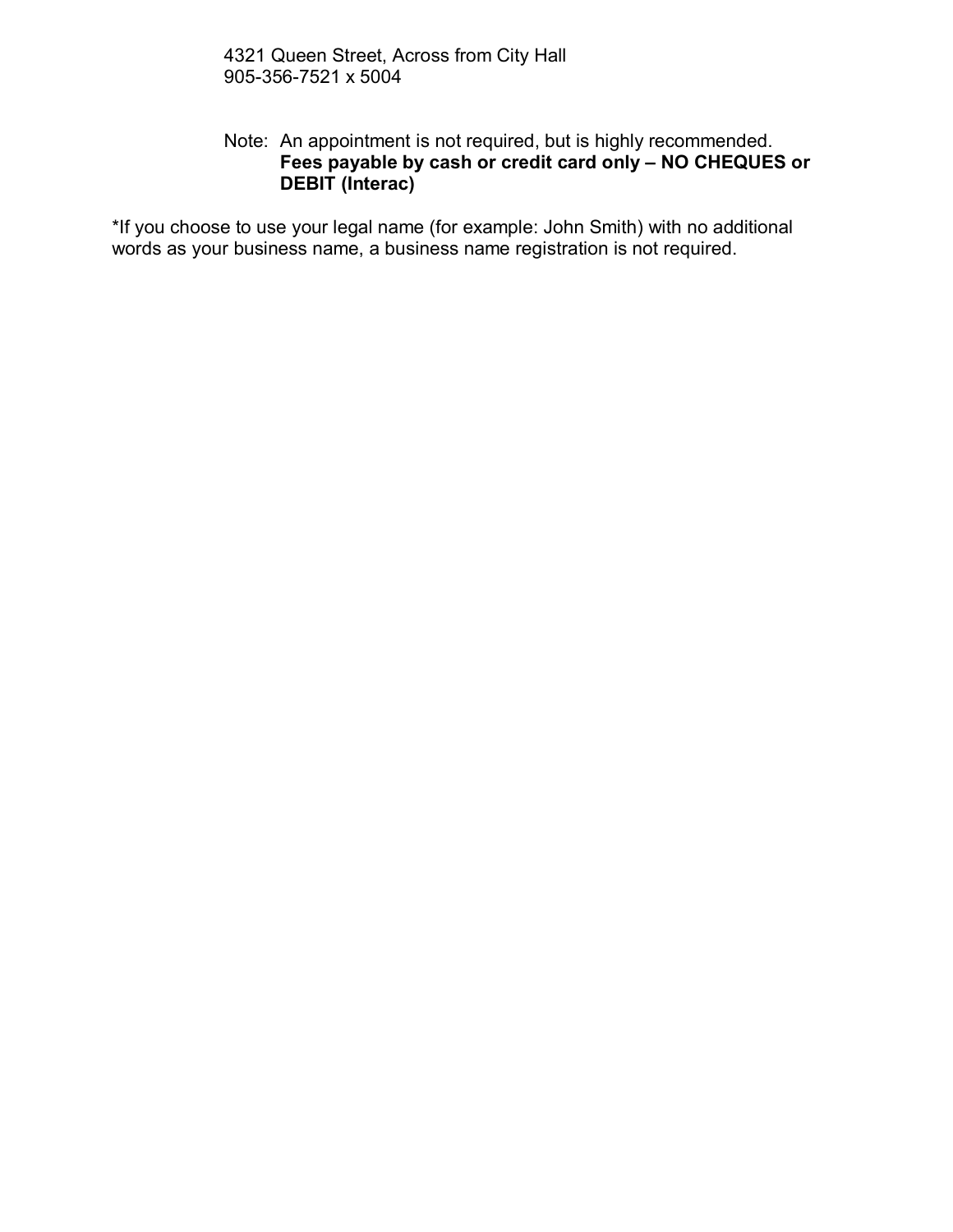## **8. FEDERAL AND PROVINCIAL TAXES**

## **a) HARMONIZED SALES TAX (HST)**

As of July 1, 2010, the HST has replaced Ontario's provincial tax and combined it with the GST. The HST tax rate of 13% is comprised of Ontario's 8% portion, and a 5% federal portion.

You must register for HST if your gross annual sales are more than \$30,000. You can register voluntarily if your taxable sales are less than \$30,000, but once registered you must begin collecting and remitting the HST. There is **no charge** for this Business Number (BN).

Contact the Canada Revenue Agency for more information about claiming your input tax credits.

#### **Canada Revenue Agency**

32 Church Street, St Catharines

1-800-959-5525, www.cra.gc.ca or www.businessregistration.gc.ca

#### **b) EMPLOYER HEALTH TAX (EHT)**

If your business has a cumulative annual payroll in excess of \$400,000 or are considered an associated employer, you are required to register and remit Employer Health Tax. Contact the Ministry of Finance for more information.

#### **Ministry of Finance – Tax Revenue Division**

1-866-668-8297, http://www.rev.gov.on.ca/english/taxes/eht/index.html

#### **c) CORPORATE INCOME TAX**

If you have incorporated your business you will have to remit income tax to the federal government. In most cases, new corporations will receive a Business Number from Revenue Canada within 45 days of incorporating. For more information contact:

#### **Canada Revenue Agency**

32 Church Street, St Catharines

1-800-959-5525, www.cra.gc.ca or www.businessregistration.gc.ca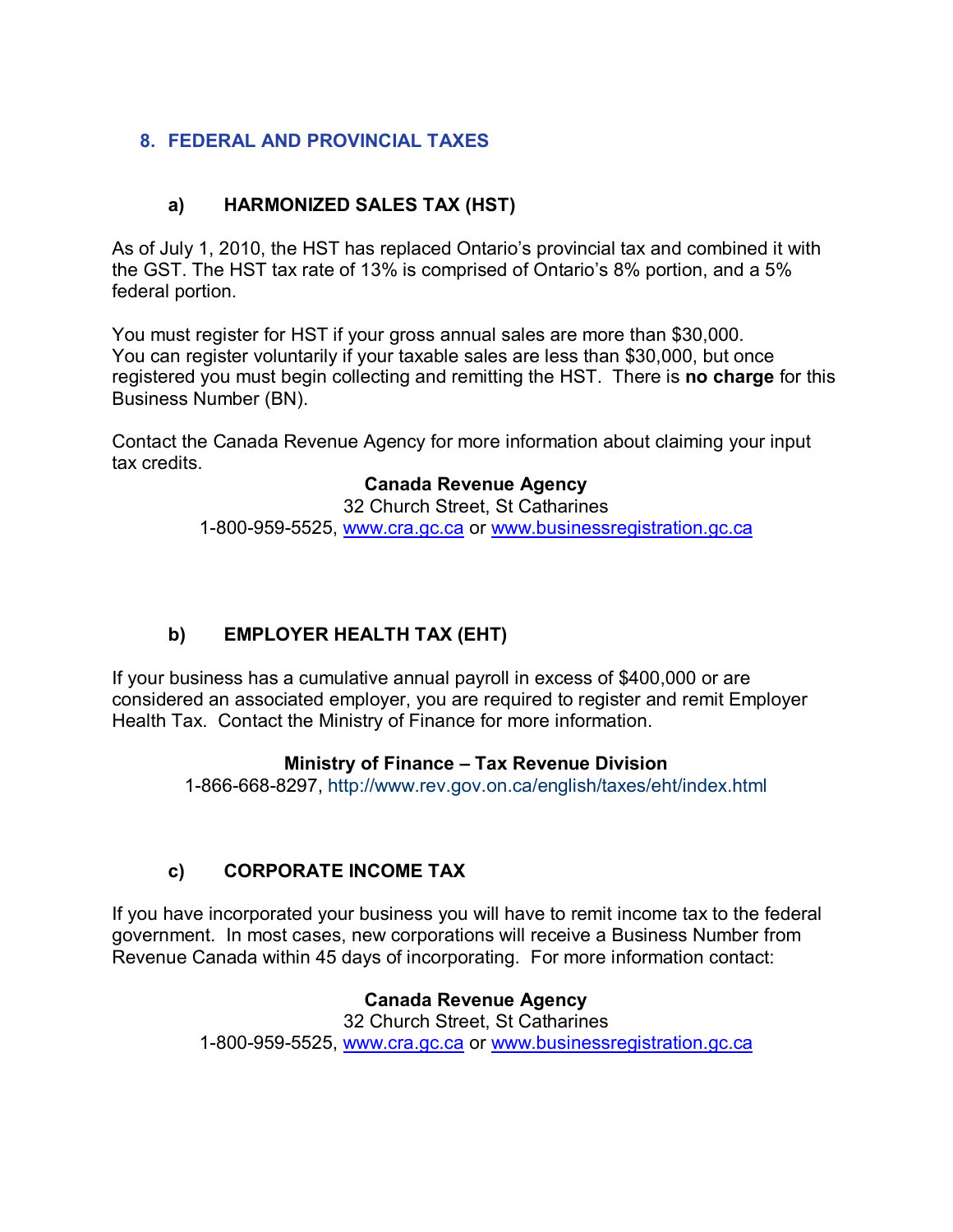#### **9. INSURANCE**

Insurance needs for businesses vary greatly. It is best to choose an insurance agent or broker familiar with your size of business and, in particular, an agent familiar with your type of operation. If you don't have an insurance agent, you may wish to ask other business owners in your area to recommend one.

The following list is included to remind you not to overlook the complex areas of business insurance. It is best, however, to discuss your specific requirements with your insurance agent.

Basic insurance:

- o Fire insurance (extended coverage on buildings and contents);
- $\circ$  Liability insurance (depending on the type of business);
- o Burglary protection (theft coverage); and
- o Dishonesty insurance (covers thefts by employees).

#### **10. IMPORTING/EXPORTING**

- $\circ$  If you import goods into Canada or export goods to other countries, you should register.
- $\circ$  Your import/export account number is used to process customs documents.
- $\circ$  To avoid delays in releasing your goods at the border, open your account before you import or export goods.

#### **Canada Revenue Agency**

32 Church Street, St Catharines

1-800-959-5525, www.cra.gc.ca or www.businessregistration.gc.ca

#### **Canada Border Services Agency**

1-800-461-9999, www.cbsa-asfc.gc.ca

#### **11. INTELLECTUAL PROPERTY**

There are 5 types of intellectual property including:

- o **Trade-marks** are used to distinguish the goods or services of one person or company from those of another. Slogans, names of products, distinctive packages or unique product shapes are all examples of features that are eligible for registration as trade-marks.
- o **Patents** cover new inventions (process, machine, manufacture, composition of matter), or any new and useful improvement of an existing invention;
- o **Copyrights** provide protection for literary, artistic, dramatic or musical works (including computer progams), and three other subject-matter known as: performance, sound recording and communication signal;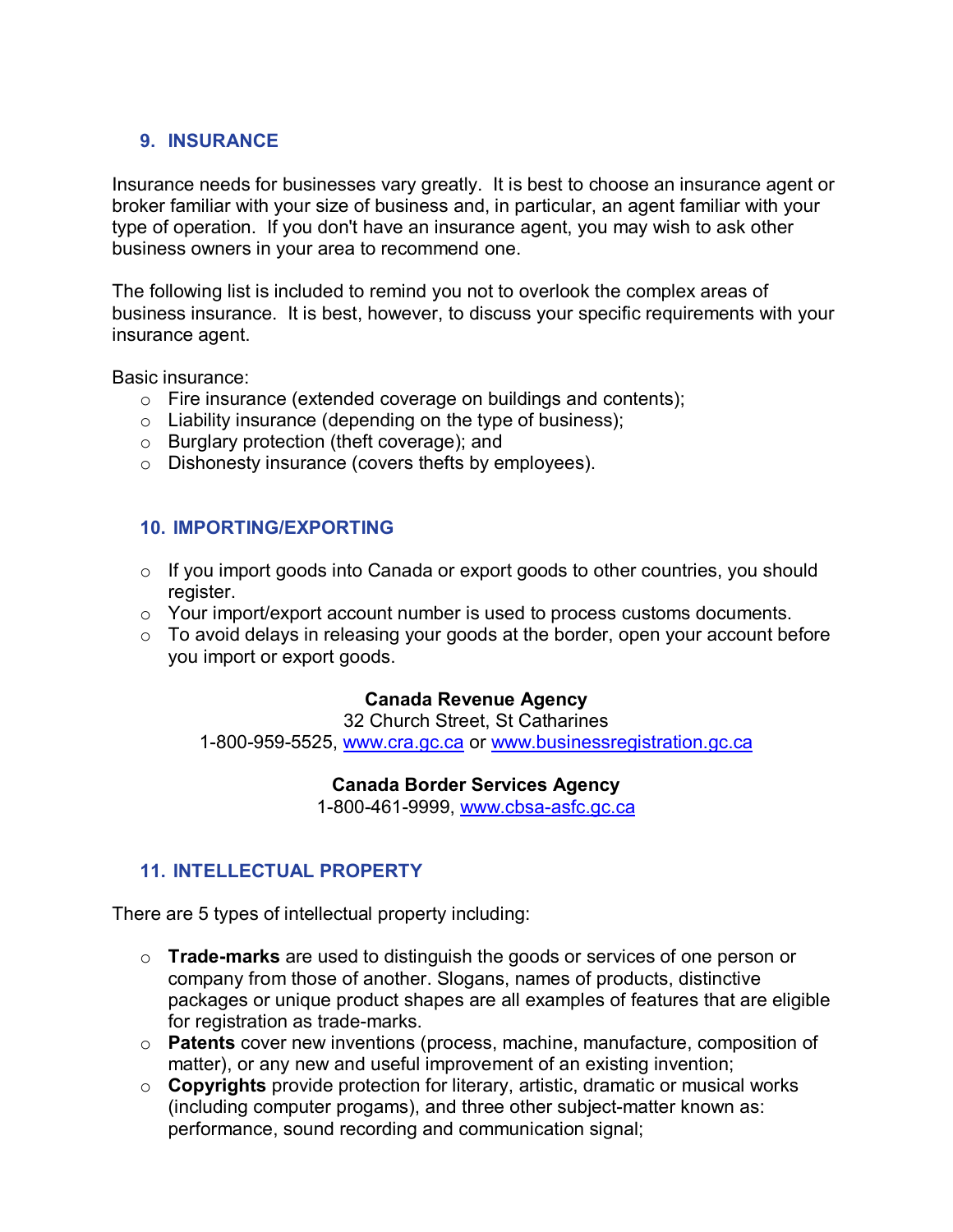- o **Industrial designs** are the visual features of shape, configuration, pattern or ornament (or any combination of these features), applied to a finished article of manufacture;
- o **Integrated circuit topographies** refer to the three-dimensional configuration of the electronic circuits embodied in integrated circuit products or layout designs.

**Canadian Intellectual Property Office (CIPO)**

General inquiries: 1-866-997-1936 www.cipo.gc.ca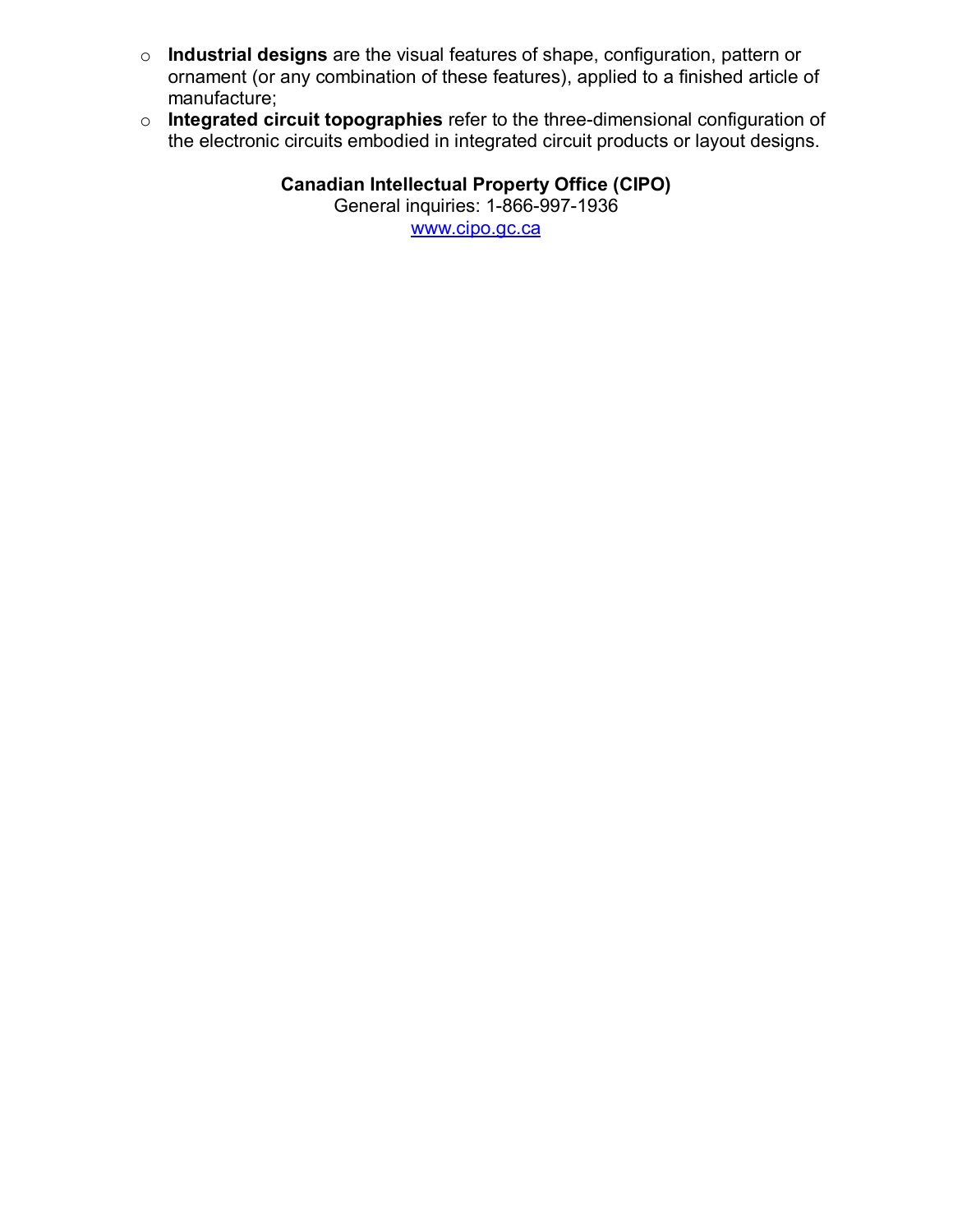### **12. EMPLOYEE REGULATIONS**

### **a) EMPLOYER NUMBER**

You will need a federal Employer Number if hiring employees. All businesses are required to make payroll deductions from their employees for: Canada Pension Plan (CPP), Employment Insurance (EI) and Income Tax. For more information contact:

### **Canada Revenue Agency**

32 Church Street, St Catharines 1-800-959-5525, www.cra.gc.ca or www.businessregistration.gc.ca

## **b) WORKPLACE SAFETY AND INSURANCE BOARD**

- $\circ$  Most businesses in Ontario that employ workers (including family and subcontractors) must register and make remittance to the Workplace Safety and Insurance Board (WSIB). It's the law.
- o You will need to contact WSIB **within 10 days** of hiring your first full or part-time worker.
- $\circ$  Employers who do not register are subject to prosecution and penalties.
- o Owners, partners and executive officers are not automatically covered under the WSIB insurance plan, but you can apply for optional insurance.
- o The 2013 average premium rate for most employers is \$2.45 for every \$100 of insurable earnings.

#### **Workplace Safety and Insurance Board**

905-687-8622 or 1-800-263-2484 www.wsib.on.ca

## **c) EMPLOYMENT STANDARDS**

- o The Employment Standards Act (ESA) provides for minimum terms and conditions of employment in most industries.
- o The poster (now available in 20 languages), "What You Should Know About the Ontario Employment Standards Act", outlines employees' rights and employers' responsibilities at work and must be posted in most workplaces.

#### **Ministry of Labour**

1-800-809-4731, http://www.labour.gov.on.ca/english/es/index.html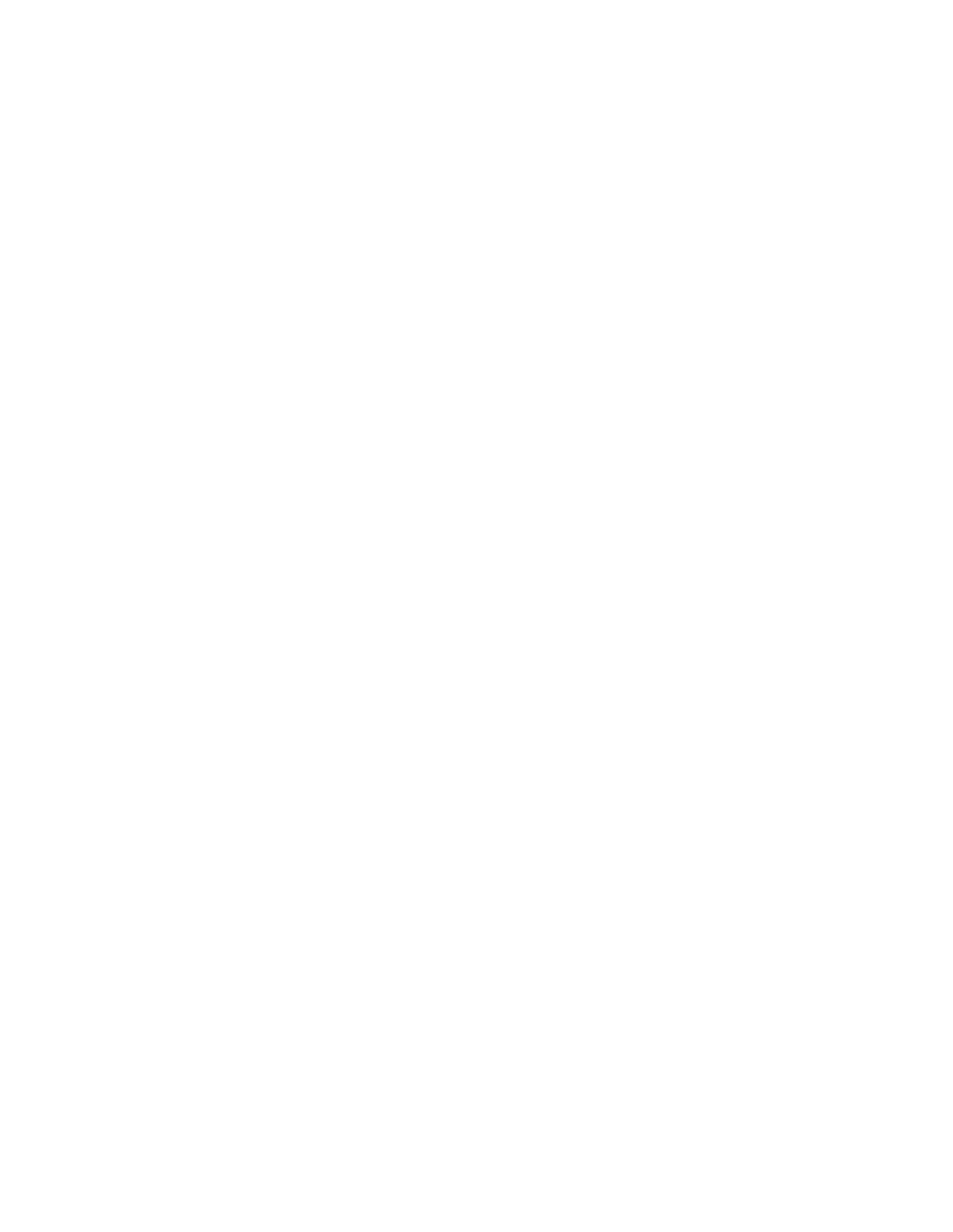

## **MUNICIPALITY LISTING**

| <b>Place</b>            | <b>Address</b>                                                                                                 | <b>Phone</b><br><b>Number</b> | <b>Website</b>                 |
|-------------------------|----------------------------------------------------------------------------------------------------------------|-------------------------------|--------------------------------|
| <b>Fort Erie</b>        | Town of Fort Erie<br>1 Municipal Centre<br><b>Drive</b><br>Fort Erie, ON L2A 2S6                               | $905 - 871 -$<br>1600         | www.forterie.on.ca             |
| Grimsby                 | Town of Grimsby<br>160 Livingston Avenue<br>P.O. Box 159<br>Grimsby, ON L3M 4G3                                | 905-945-<br>9634              | http://www.town.grimsby.on.ca/ |
| Lincoln                 | Town of Lincoln<br>4800 South Service<br>Road<br>Beamsville, ON L0R<br>1B1                                     | 905-563-<br>8205              | www.lincoln.ca                 |
| Niagara Falls           | <b>City of Niagara Falls</b><br>P.O. Box 1023<br>4310 Queen Street<br>Niagara Falls, ON L2E<br>6X <sub>5</sub> | 905-356-<br>7521              | www.niagarafalls.ca            |
| Niagara-On-<br>The-Lake | Town of Niagara-on-<br>the-Lake<br>1593 Creek Road<br>P.O. Box 100<br>Fonthill, ON L0S 1T0                     | 905-468-<br>3266              | www.notl.org                   |
| Pelham                  | Town of Pelham<br>20 Pelham Town<br>Square<br>P.O. Box 400<br>Fonthill, ON L0S 1E0                             | 905-892-<br>2607              | www.pelham.ca                  |
| Port<br>Colborne        | <b>City of Port Colborne</b><br>66 Charlotte Street<br>Port Colborne, ON L3K<br>3C8                            | 905-835-<br>2901              | www.portcolborne.ca            |
| St.<br>Catharines       | City of St. Catharines<br>50 Church Street<br>P.O. Box 3012<br>St. Catharines, On L2R<br>7C <sub>2</sub>       | 905-688-<br>5601              | www.stcatharines.ca            |
| <b>Thorold</b>          | City of Thorold<br>3540 Schmon Parkway<br>P.O. Box 1044<br>Thorold, ON L2V 4A7                                 | 905-227-<br>6613              | www.thorold.com                |